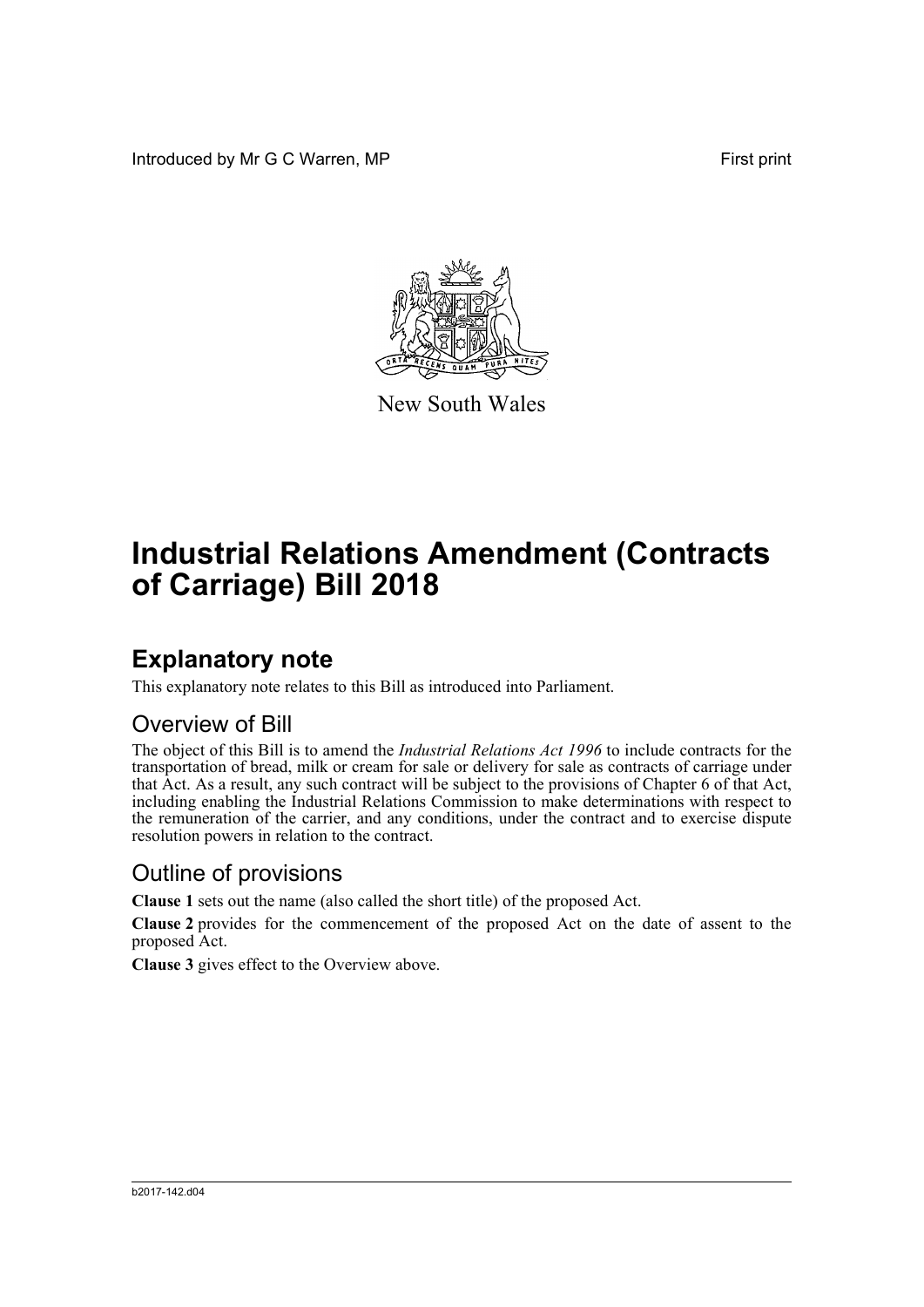Introduced by Mr G C Warren, MP **First** print



New South Wales

# **Industrial Relations Amendment (Contracts of Carriage) Bill 2018**

## **Contents**

|    |                                                  | Page |
|----|--------------------------------------------------|------|
|    | 1 Name of Act                                    |      |
|    | 2 Commencement                                   |      |
| 3. | Amendment of Industrial Relations Act 1996 No 17 |      |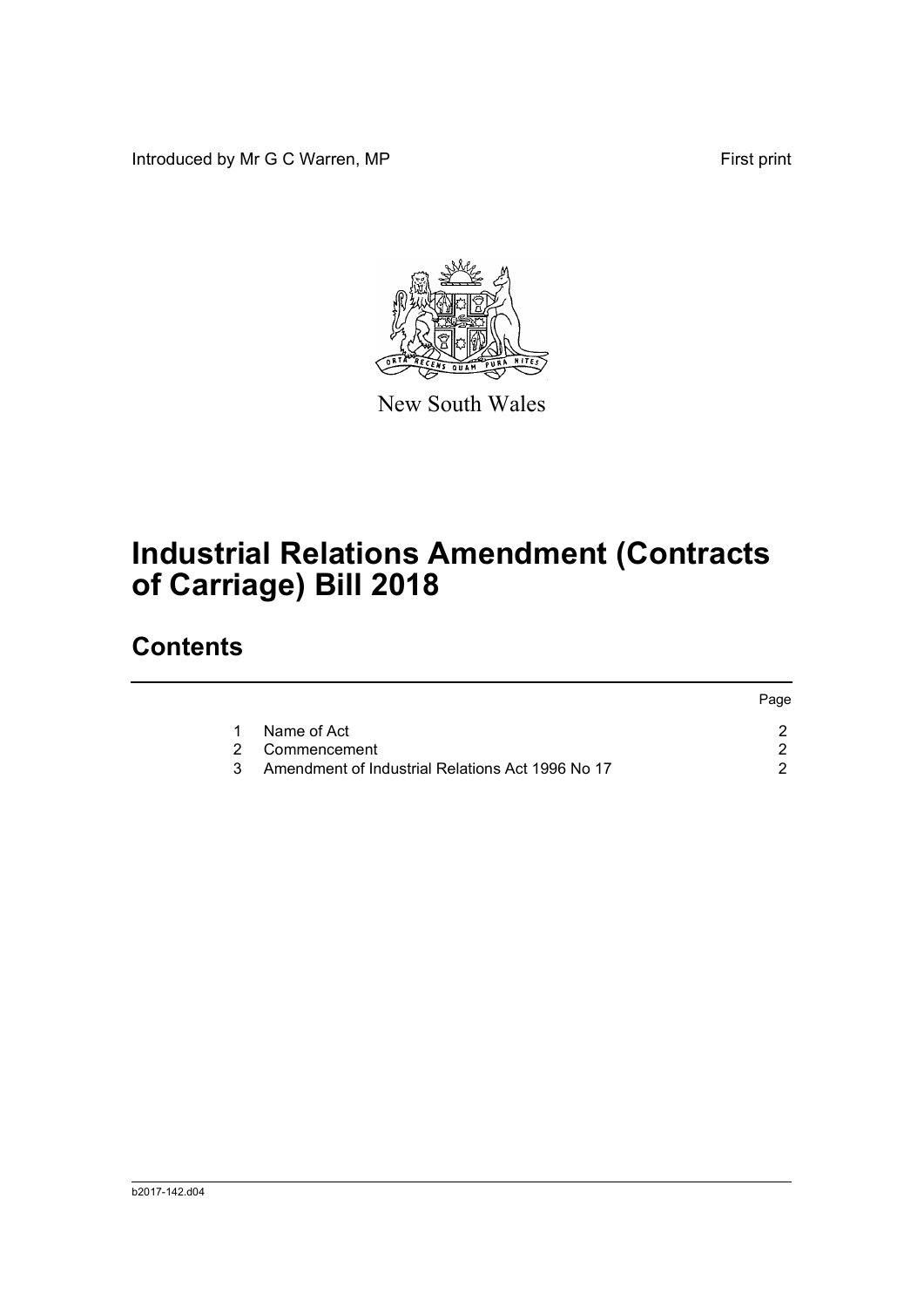

New South Wales

## **Industrial Relations Amendment (Contracts of Carriage) Bill 2018**

No , 2018

#### **A Bill for**

An Act to amend the *Industrial Relations Act 1996* to include contracts for the transportation of bread, milk or cream for sale or delivery for sale as contracts of carriage under that Act.